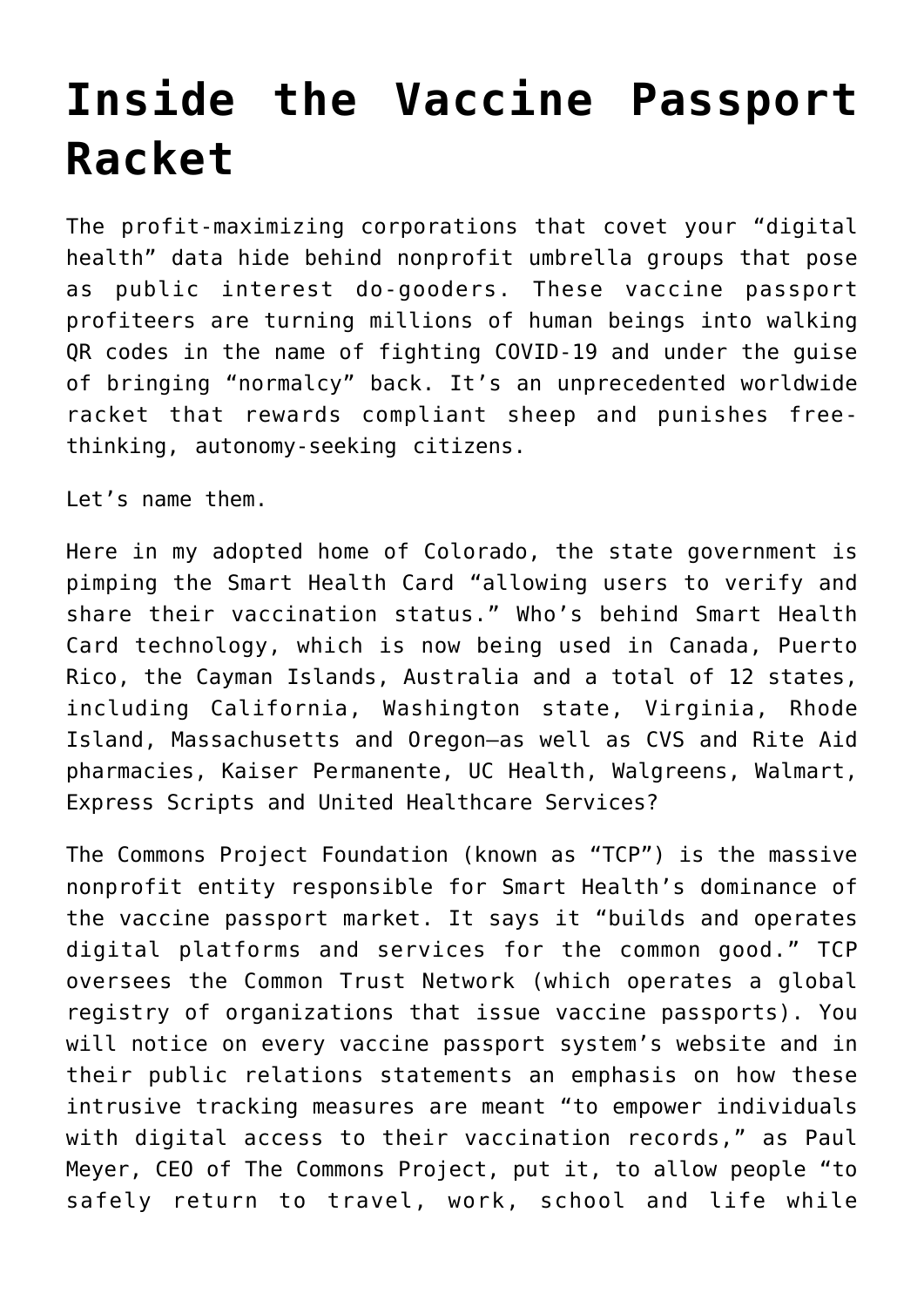protecting their data privacy."

TCP also created and collaborates with VCI, the Vaccination Credential Initiative.

Who is behind VCI? The nonprofit calls itself a "voluntary coalition of public and private organizations" committed to "empowering individuals to gain access to their verifiable clinical information," including "a trustworthy and verifiable copy of their vaccination records in digital or paper form using open, interoperable standards." Its steering group is a who's who of for-profit Big Tech and Big Health corporations looking for ways to profit off personal data, including Apple, Microsoft, Cerner, Amazon Web Services, Google, Epic, the Mayo Clinic, Oracle, Salesforce, Evernorth (Cigna's health services business) and something called the Mitre Corporation.

What is Mitre? It's a nonprofit, Cold War-era conglomerate headquartered near the Massachusetts Institute of Technology and near the Deep State in McLean, Virginia, which oversees billions of dollars of federally funded research in the military, homeland security, cybersecurity and now, of course, the explosively lucrative health data market. According to *Forbes*, Mitre raked in \$1.8 billion in revenue in 2019 and boasts a \$2 billion budget funded by American taxpayers. One of its many government gigs includes a \$16.3 million contract with the Centers for Disease Control and Prevention to help build "an enduring national capability to contain Covid-19," plus a \$20 million joint partnership with the CDC on disease surveillance technology and services. As *Forbes* reported, the secretive military-industrial alliance brags ominously in its promotional material:

You may not know it, but Mitre touches your life most every day.

They're everywhere.

Clear Secure Inc., the for-private biometric tech company that